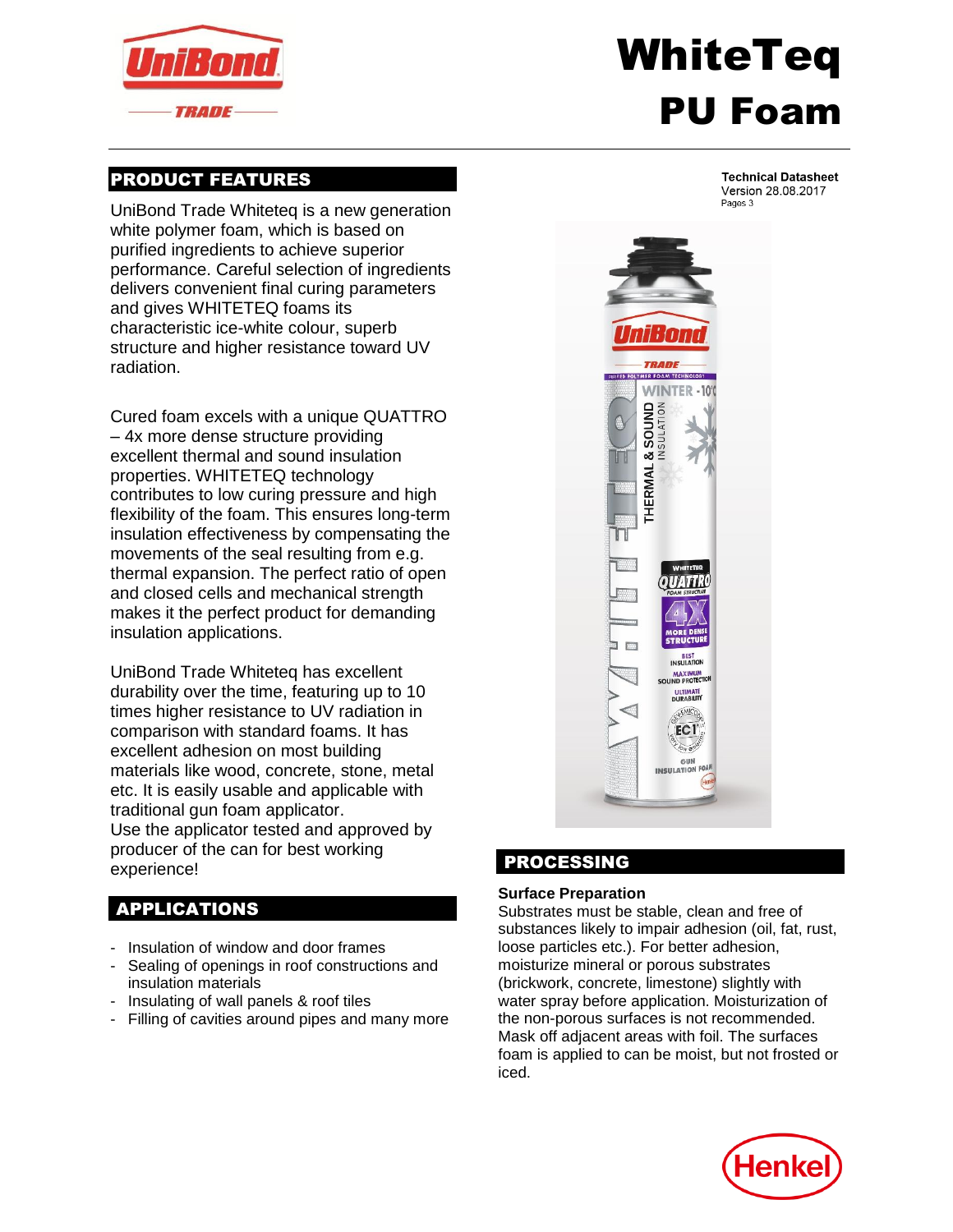

# WhiteTeq PU Foam

## PROCESSING

#### **Application Method**

Shake the can vigorously before use for 15 - 20 times. Mixing of ingredients is improved and contributes to foam quality if the can is shaken in upside down position for at least 30 sec.

Remove the plastic cap from the can and screw the can tightly onto the gun. When working with the gun always keep the can upside down. The outflow rate of the foam is controlled by pressing gun trigger.

Dispense the foam sparingly to avoid excess overflows.

Repeat shaking regularly during application.

It is not recommended to remove the can from the gun before it is completely empty. Shake the new can vigorously before attaching to the gun. Unscrew the empty can and replace it immediately to ensure that there is no air left in the gun.

If you do not want to replace the can, remove the foam from the gun using PU foam cleaner. Hardened foam can only be removed mechanically.

Yield of the cured foam largely depends on working conditions - temperature, air humidity, available space for expanding, etc. At minus temperatures, the expansion of foam is lower and full curing takes longer time.

Product does not contain CFC-propellants.

### TEMPERATURES

#### **Application**

Working temperature: -5°C to +35°C

Can temperature: +5°C to +30°C Can has preferably to be stored for at least 12 hours in room temperature before the application.

#### **Service**

Temperature resistance: -40°C to +80°C, short term peaks up to +100°C

## STANDARDS

**EN 11925** Reaction to fire: class F

## CHARACTERISTICS

| Foam density<br>TM 1002:2014                                         | 17 - 21 kg/m <sup>3</sup>                                                      |
|----------------------------------------------------------------------|--------------------------------------------------------------------------------|
| Tack free time<br>TM 1014:2013                                       | 6 - 7 min                                                                      |
| Cutting time<br>TM 1005:2013                                         | 35 – 40 min                                                                    |
| Curing pressure<br>TM 1009:2013                                      | < 3 kPa                                                                        |
| Post expansion<br>HENK-PU-14.1                                       | 40 - 90 %                                                                      |
| Dimensional stability<br>TM 1004:2013                                | < +/- 5 %                                                                      |
| Maximal joint width<br>TM 1006:2013                                  | 5 cm<br>Test conditions: + 5°C<br>4 cm<br>Test conditions: - 5°C               |
| Shear strength  <br>Elongation at break<br>TM 1012:2015              | 80 - 90 kPa  <br>ca. 100%                                                      |
| Compression strength<br>10% compression<br>TM 1011:2013              | 20 - 45 kPa                                                                    |
| Water absorption,<br>partial immersion 24h<br>EN 1609:2013, method A | ≤ 2 kg/m <sup>2</sup>                                                          |
| Water absorption 28 day<br>EN 12087                                  | max 10 %                                                                       |
| Water tightness<br>PN-EN 1027:2001                                   | No leakage at<br>1200 Pa                                                       |
| Air permeability<br>PN-EN 1026:2001                                  | $0,02 \text{ m}^3$ /<br>(h·m·daPa <sup>2/3</sup> )<br>Test conditions: 1020 Pa |
| Sound insulation<br>EN ISO 10140                                     | 63 dB<br>(2 cm joint)                                                          |
| Cured Foam<br>Thermal conductivity<br>DIN EN 12667:2001              | ≥ 0,032 W/mK<br>Test temperature: +10 °C.                                      |
| Yield per can<br>TM 1003:2013 (with PP/T<br>applicator)              | 750/1000 ml: up to<br>33 L                                                     |

All measurements on norm. climate  $(+23 \pm 2 \degree C \mid RH 50 \pm 5\%)$ unless indicated otherwise.

## **SAFETY**

#### **Safety Advice**

Consult the Material Safety Data Sheet (mymsds.henkel.com) for UniBond Trade Whiteteq. [www.unibond-trade.co.uk](http://www.unibond-trade.co.uk/)